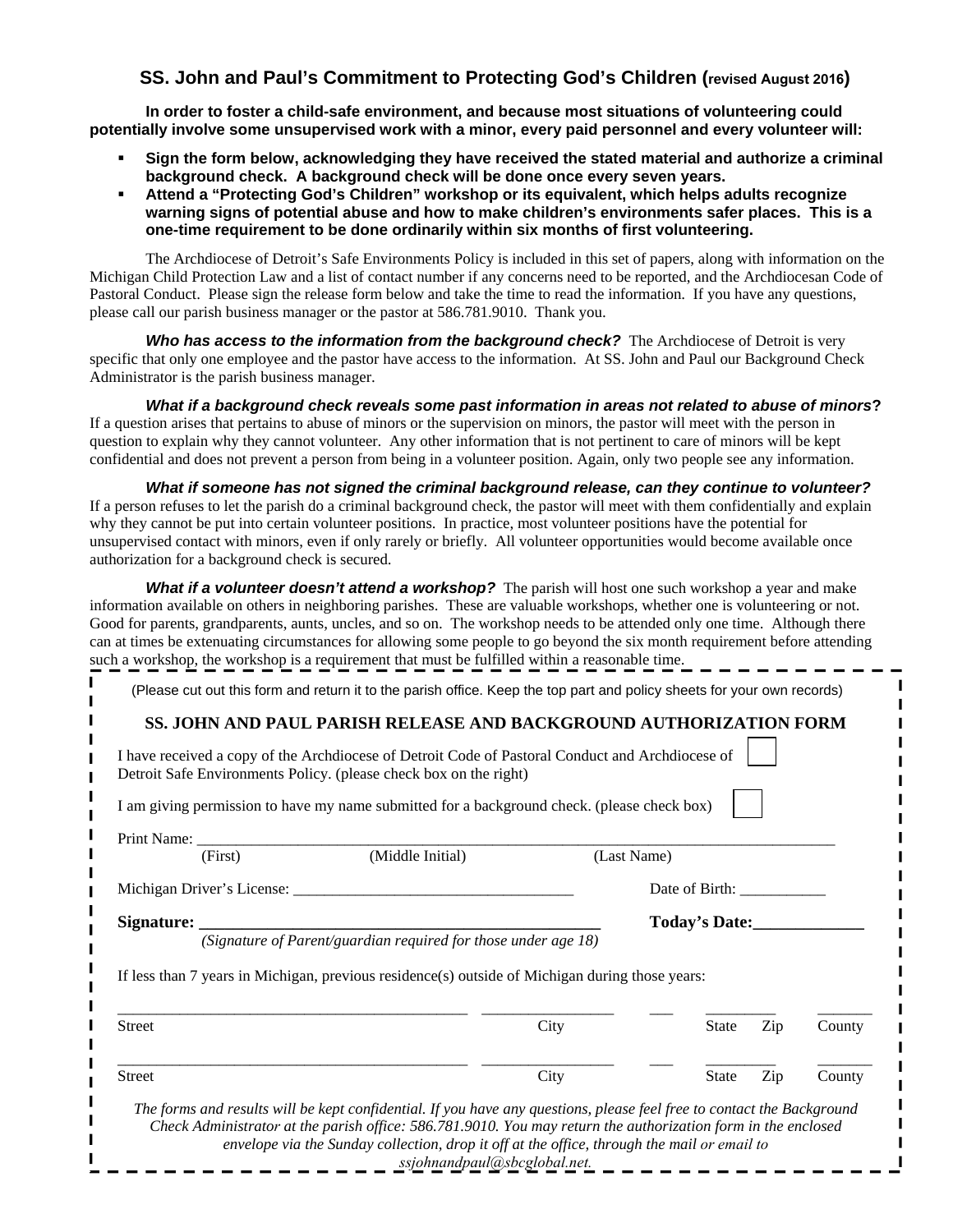# **Archdiocesan Safe Environments Policy (April 2006)**

# *Purpose:*

The Archdiocese of Detroit is committed to providing safe environments and fostering continuous improvement in every organization that sponsors activities and/or provides services to children and youth. The Archdiocese intends to create communities of informed adults who model appropriate behavior, are vigilant to the warning signs of abuse and take action to prevent abuse and improve safety. Likewise, the Archdiocese is determined to ensure that facilities, grounds and procedures promote optimal safety.

# *General policy:*

All Adults who are paid or volunteer personnel (clergy, religious and lay) shall:

1. Have a criminal history background check\* and have been provided the Pastoral or Volunteer Code of Conduct before starting work in any capacity, and

2. Participate in a Protecting God's Children workshop within six months of a staff or volunteer assignment, if the potential exists for contact with children or youth.

This may include but is not limited to, the following:

- o Parish Staff (all)
- o Choir Director
- o Altar Server Coordinator
- o Scout Leaders—Boys, Girls, Campfire
- o Religious Education (catechists, assistants, hall monitors)
- o Vacation Bible School Volunteers
- o Youth Group Director and volunteers
- o School Staff—faculty, administrative, custodial, substitute teachers
- o School Volunteers—Room Parents, Office Volunteers
- o Field Trip Chaperones and Drivers
- o Retreat Chaperones and Drivers
- o Camp Counselors, Chaperones and Drivers
- o Part-time or Supply Clergy
- o Athletic Directors, Coaches and Assistants
- o Knights of Columbus
- o Parish Festival Chairpersons
- o St. Vincent de Paul Society
- o Soup kitchen or domestic shelter staffs and volunteers in locations where children are present

3. Numbers 1 and 2 above apply to incumbent staff and volunteers. However, their participation in a PGC workshop shall be required within six months of the issuance of this policy.

4. Volunteers under 18 should be paired with an adult or another teen and regularly supervised by an adult. Employees or volunteers, aged 16 and older, will attend the Protecting God's Children Workshop and will have a criminal history background check. Staff and Volunteers age 16 to 18 are required to have parental permission to attend the workshop and to have the criminal history background check.

5. All parents/guardians are urged to attend a Protecting God's Children workshop.

6. Contractors or personnel provided by public school districts cannot be required to attend PGC workshops. However, it is required that background checks be done by the contractor of the employees working in facilities when children or youth are present.

# *Requirement:*

Each organization shall maintain a database of all staff and volunteers with the dates of each person's criminal background check, receipt of the Code of Conduct and Safe Environment Policies and participation in a Protecting God's Children workshop.

Each organization shall require a copy of the PGC certificate from each participant. An organization shall accept proof of attendance at a PGC workshop completed outside the Archdiocese or an equivalent training approved by the Office of Safe Environments.

Confirmed attendance at a Protecting God's Children Workshop is a condition for employment or volunteering. Non-compliance with this policy will result in the loss of employment or volunteer position, until requirements are met.

*\*Reminder: Archdiocesan Policy states that incumbent Church personnel and volunteers must be screened every seven years, on their anniversary date*.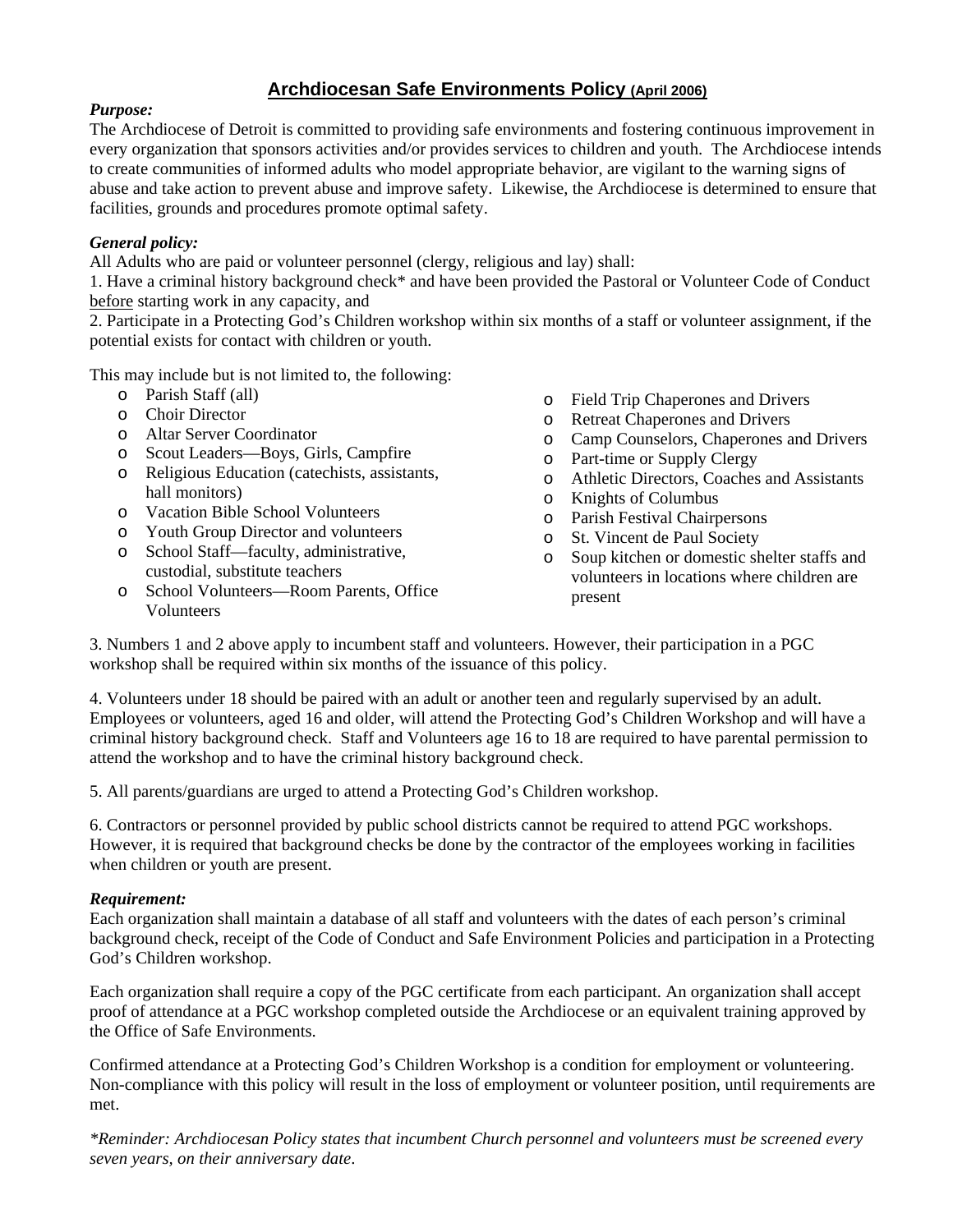# **MICHIGAN CHILD PROTECTION LAW**

Since 1975, the Michigan Child Protection Law (MCL 722.621-638, the "Act," available at michigan.gov/fia*,* select *Legal & Policy/Laws*) has required members of certain professions (e.g., physicians, nurses, psychologists, counselors, social workers, teachers and school administrators) to immediately report to the Michigan Family Independence Agency ("FIA") suspected child abuse or neglect. Effective March 1, 2003, clergy (i.e., priests, deacons, religious) are also required to immediately report to the FIA suspected child abuse or neglect. This is a summary of the material provisions of the reporting requirements under the Act:

1. "Clergy" is defined as a "priest, minister, rabbi, Christian Science practitioner, or other religious practitioner, or similar functionary of a church, temple, or recognized religious body, denomination, or organization."

2. "Child" is a person under 18 years of age.

3. "Child abuse" is defined as harm or threatened harm to a child's health or welfare by a parent, legal guardian, teacher, teacher's aide, clergy, or any other person responsible for the child's health or welfare through non-accidental (i) physical or mental injury; (ii) sexual abuse; (iii) sexual exploitation; or (iv) maltreatment. "Child neglect" is defined as failure to provide adequate food, clothing, shelter or medical care.

4. The reporting obligation applies even if the abuse victim is over age 18 at the time of disclosure of the abuse for the reason that there may be a current risk of abuse to other children.

5. Persons required to report under the Act who have "reasonable cause: to suspect child abuse or neglect must make an immediate oral report to the FIA. This oral report must be made to the FIA office in the county where the child resides. Included herein are the addresses, telephone and facsimile numbers for the FIA offices in Wayne, Oakland, Macomb, Monroe, Lapeer and St. Clair counties.

6. Within 72 hours after making the initial oral report, the reporting person must also file a written report with the FIA. This report must contain the name of the child and a description of the suspected abuse or neglect. If available, the report should also contain (i) the child's age; (ii) name and address of the child's parents, guardian and/or persons with whom the child resides; and (iii) any other information available to the reporting person identifying the cause of the suspected abuse or neglect and the manner in which the abuse or neglect occurred. (The form for the required written report can be downloaded from michigan.gov/fia, select *Doing Business With the FIA/Forms*.) The written report must be mailed to the FIA office in the county where the child resides and a copy of the written report should also be faxed and mailed to the Policy Delegate for the Archbishop, 1234 Washington Boulevard, Detroit, Michigan 48226, Fax (313) 237-4642; and the attorneys for the archdiocese, Bodman, Longley & Dahling, LLP, 201 West Big Beaver Road, Suite 500, Troy, Michigan 48084, Fax (248) 743-6002.

7. Failure to report suspected child abuse or neglect as required by the Act is a criminal misdemeanor "punishable by imprisonment for not more than 90 days or a fine of not more than \$500, or both," and could also subject the person who has failed to report and the Archdiocese of Detroit to significant civil liability for money damages.

8. There is a narrow exception to mandatory reporting by clergy of suspected child abuse or neglect. A clergy member is not required to report suspected child abuse or neglect only if such information has been obtained through a communication "made to a member of the clergy in his or her professional character in a confession or similarly confidential communication."

# **CONTACTING CATHOLIC AND CIVIL AUTHORITIES**

**Archdiocese of Detroit:** To inform the Detroit archdiocese of a complaint of sexual abuse involving Catholic clergy or church personnel and/or to speak to the archdiocesan Victim Assistance Coordinator:

**Archdiocesan Policy Delegate, 12 State St. Detroit, MI 48226. Toll free 866.343.8055.** 

# **Catholic Charities of Southeast Michigan Counseling and Support Services 1.855.882.2736**

| County  | <b>Office</b>     | <b>Phone</b> |
|---------|-------------------|--------------|
| Macomb  | Clinton Twp.      | 586.416.2300 |
|         | Warren            | 586.759.8700 |
| Oakland | Auburn Hills      | 248.537.3300 |
|         | Lake Orion        | 248.693.7526 |
|         | Pontiac           |              |
|         | Hispanic Outreach | 248.338.4250 |
|         | Royal Oak         | 248.548.4044 |
|         | Southfield        | 248.552.0750 |
|         | Waterford         | 248.666.8870 |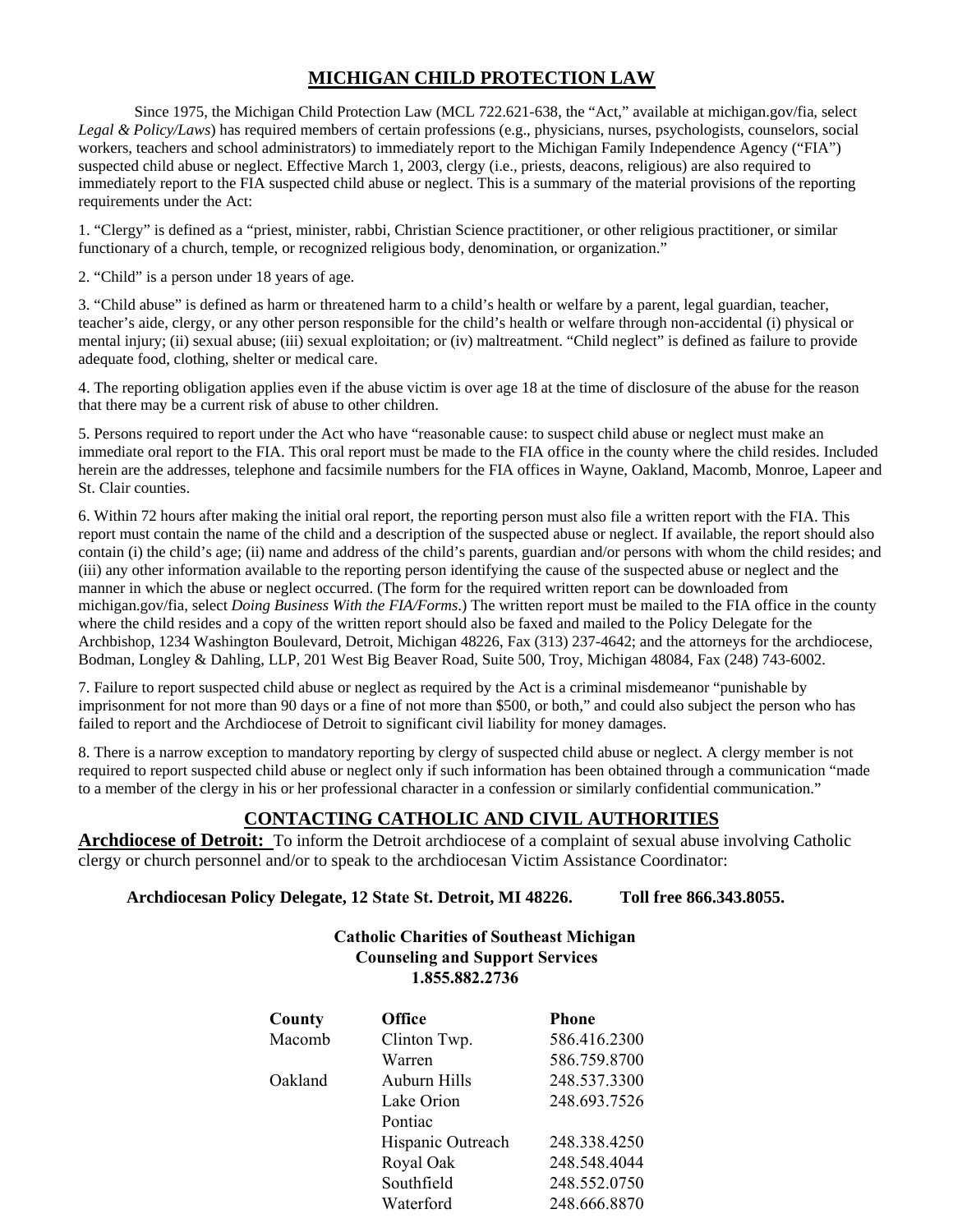# **Archdiocese of Detroit Code of Pastoral Conduct**

**For Priests, Deacons, Pastoral Ministers, Administrators, Staff and Volunteers**

#### **I. Preamble**

Priests, deacons, pastoral ministers, administrators, staff and volunteers in our parishes, religious communities/institutes and organizations must uphold Christian values and conduct. This *Code of Pastoral Conduct for Priests, Deacons, Pastoral Ministers, Administrators, Staff and Volunteers* provides a set of standards for conduct in certain pastoral situations.

# **II. Responsibility**

The public and private conduct of clergy, staff and volunteers can inspire and motivate people, but it can also scandalize and undermine the people's faith. Clergy, staff and volunteers must, at all times, be aware of the responsibilities that accompany their work. They must also know that God's goodness and grace supports them in their ministry.

Responsibility for adherence to the *Code of Pastoral Conduct* rests with the individual. Those who disregard this *Code of Pastoral Conduct* do so at their own risk and will be held responsible by the parish, the religious community/institute, the school, the archdiocese and others. Corrective action may take various forms depending on the specific nature and circumstances of the offense and the extent of the harm.

## **III. Pastoral Standards**

## **1. Conduct for Pastoral Counselors and Spiritual Directors<sup>1</sup>**

*Pastoral counselors and spiritual directors must respect the rights and advance the welfare of each person.* 

- 1.1 Pastoral counselors and spiritual directors shall not step beyond their competence in counseling situations and shall refer clients to other professionals when appropriate.
- 1.2 Pastoral counselors and spiritual directors should carefully consider the possible consequences before entering into a counseling relationship with someone with whom they have a pre-existing relationship, such as an employee, a professional colleague or a friend. *[See Section 7.2.2]*
- 1.3 Pastoral counselors and spiritual directors should not audiotape or videotape sessions.
- 1.4 Pastoral counselors and spiritual directors must never engage in sexual intimacies with the persons they counsel. This includes consensual and nonconsensual contact, forced physical contact and inappropriate sexual comments.
- 1.5 Pastoral counselors and spiritual directors shall not engage in sexual intimacies with individuals who are close to the client, such as relatives or friends of the client, when there is a risk of exploitation or potential harm to the client. Pastoral counselors and spiritual directors should presume that the potential for exploitation or harm exists in such intimate relationships.
- 1.6 Pastoral counselors and spiritual directors assume the full burden of responsibility for establishing and maintaining clear, appropriate boundaries in all counseling and counseling-related relationships.<sup>1</sup>
- 1.7 Physical contact of any kind touching, hugging, holding between pastoral counselors or spiritual directors and the persons they counsel can be misconstrued and should be avoided.
- 1.8 Sessions should be conducted in appropriate settings at appropriate times.
	- 1.8.1 No sessions should be conducted in private living quarters.
	- 1.8.2 Sessions should not be held in places or at times that would tend to cause confusion about the nature of the relationship for the person being counseled.
- 1.9 Pastoral counselors and spiritual directors shall maintain a log of the times and places of sessions with each person being counseled.

# **2. Confidentiality**

- *Information disclosed to a pastoral counselor or spiritual director during the course of counseling, advising or spiritual direction shall be held in the strictest confidence possible.*
- 2.1 Information obtained in the course of sessions shall be confidential, except for compelling professional reasons or as required by law.
- 2.1.1 If there is clear and imminent danger to the client or to others, the pastoral counselor or spiritual director may disclose only the information necessary to protect the parties affected and to prevent harm.
- 2.1.2 Before disclosure is made, if feasible, the pastoral counselor or spiritual director should inform the person being counseled about the disclosure and the potential consequences.
- 2.2 Pastoral counselors and spiritual directors should discuss the nature of confidentiality and its limitations with each person in counseling.
- 2.3 Pastoral counselors and spiritual directors should keep minimal records of the content of sessions.
- 2.4 Knowledge that arises from professional contact may be used in teaching, writing, homilies or other public presentations only when effective measures are taken to absolutely safeguard both the individual's identity and the confidentiality of the disclosures.

<sup>&</sup>lt;sup>1</sup> Pastoral counselors and spiritual directors: Clergy, staff and volunteers who provide pastoral, spiritual, and/or therapeutic counseling services to individuals, families or other groups.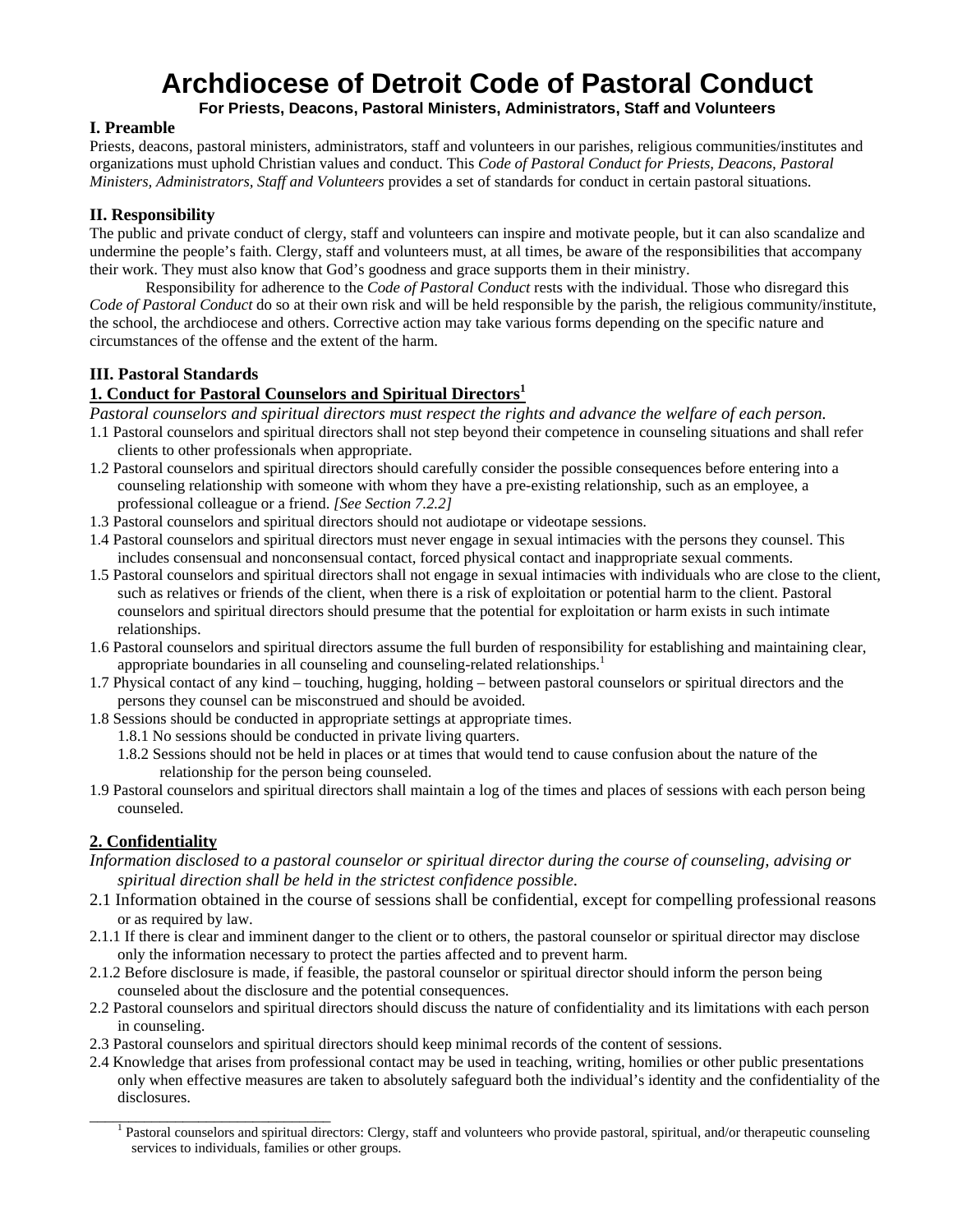- 2.5 While counseling a minor, if a pastoral counselor or spiritual director discovers a serious threat to the welfare of the minor and that communication of confidential information to a parent or legal guardian is essential to the child's health and wellbeing, the pastoral counselor or spiritual director should:
	- Attempt to secure written consent from the minor for the specific disclosure.
	- If consent is not given, disclose only the information necessary to protect the health and well-being of the minor. Consultation with the appropriate Church supervisory personnel is required before disclosure.

**These obligations are independent of the confidentiality of the confessional. Under no circumstances whatsoever can there be any disclosure—even indirect disclosure—of information received through the confessional.** 

## **3. Conduct With Youth**

- *Clergy, staff and volunteers working with youth shall maintain an open and trustworthy relationship between youth and adult supervisors.*
- 3.1 Clergy, staff and volunteers must be aware of their own and others' vulnerability when working alone with youth. Use a team approach to manage youth activities.
- 3.2 Physical contact with youth can be misconstrued and should occur (a) only when completely nonsexual and otherwise appropriate, and (b) never in private.
- 3.3 Clergy, staff and volunteers should refrain from (a) the illegal possession and/or illegal use of drugs and/or alcohol at all times, and (b) the use of alcohol when working with youth.
- 3.4 Clergy should not allow individual young people to stay overnight in the cleric's private accommodations or residence.
- 3.5 Staff and volunteers should not provide shared, private, overnight accommodations for individual young people, including, but not limited to, accommodations in any Church-owned facility, private residence, hotel room or any other place where there is no other adult supervision present.
- 3.5.1 In rare, emergency situations when accommodations are necessary for the health and well-being of the youth, the clergy, staff or volunteer should take extraordinary care to protect all parties from the appearance of impropriety and from all risk of harm.
- 3.5.2 Use a team approach to manage emergency situations.

## **4. Sexual Conduct**

*Clergy, staff and volunteers must not, for sexual gain or intimacy, exploit the trust placed in them by the faith community.* 

- 4.1 Clergy, religious, staff and volunteers who are committed to a celibate lifestyle are called to be an example of celibate chastity in all relationships at all times.
- 4.2 Staff and volunteers who provide pastoral counseling or spiritual direction services must avoid developing intimate relationships with minors and inappropriate intimate relationships other staff or parishioners. Staff and volunteers must behave in a professional manner at all times.
- 4.3 No clergy, staff or volunteer may exploit another person for sexual purposes.
- 4.4 Allegations of sexual misconduct should be taken seriously and reported to the appropriate person in the parish (pastor), community/institute (religious superior), archdiocese (human resources director) or organization (director) and to civil authorities if the situation involves a minor.

4.4.1 Canon and civil law procedures will be followed to protect the rights of all involved.

4.5 Clergy, staff and volunteers should review and know the contents of the child abuse regulations and reporting requirements for the state of Michigan and should follow those mandates.

## **5. Harassment**

*Clergy, staff and volunteers must not engage in physical, psychological, written or verbal harassment of staff, volunteers or parishioners and must not tolerate such harassment by other Church staff or volunteers.* 

- 5.1 Clergy, staff and volunteers shall provide a professional work environment that is free from physical, psychological, written or verbal intimidation or harassment.
- 5.2 Harassment encompasses a broad range of physical, written or verbal behavior, including, but not limited to, the following:
	- Physical or mental abuse.
	- Racial insults.
	- Derogatory ethnic slurs.
	- Unwelcome sexual advances.
	- Sexual comments or sexual jokes.
	- Requests for sexual favors used as:
		- a condition of employment, or
		- to affect other personnel decisions, such as promotion or compensation.
	- Display of offensive materials.
- 5.3 Harassment can be a single severe incident or a persistent pattern of behavior where the purpose or the effect is to create a hostile, offensive or intimidating work environment.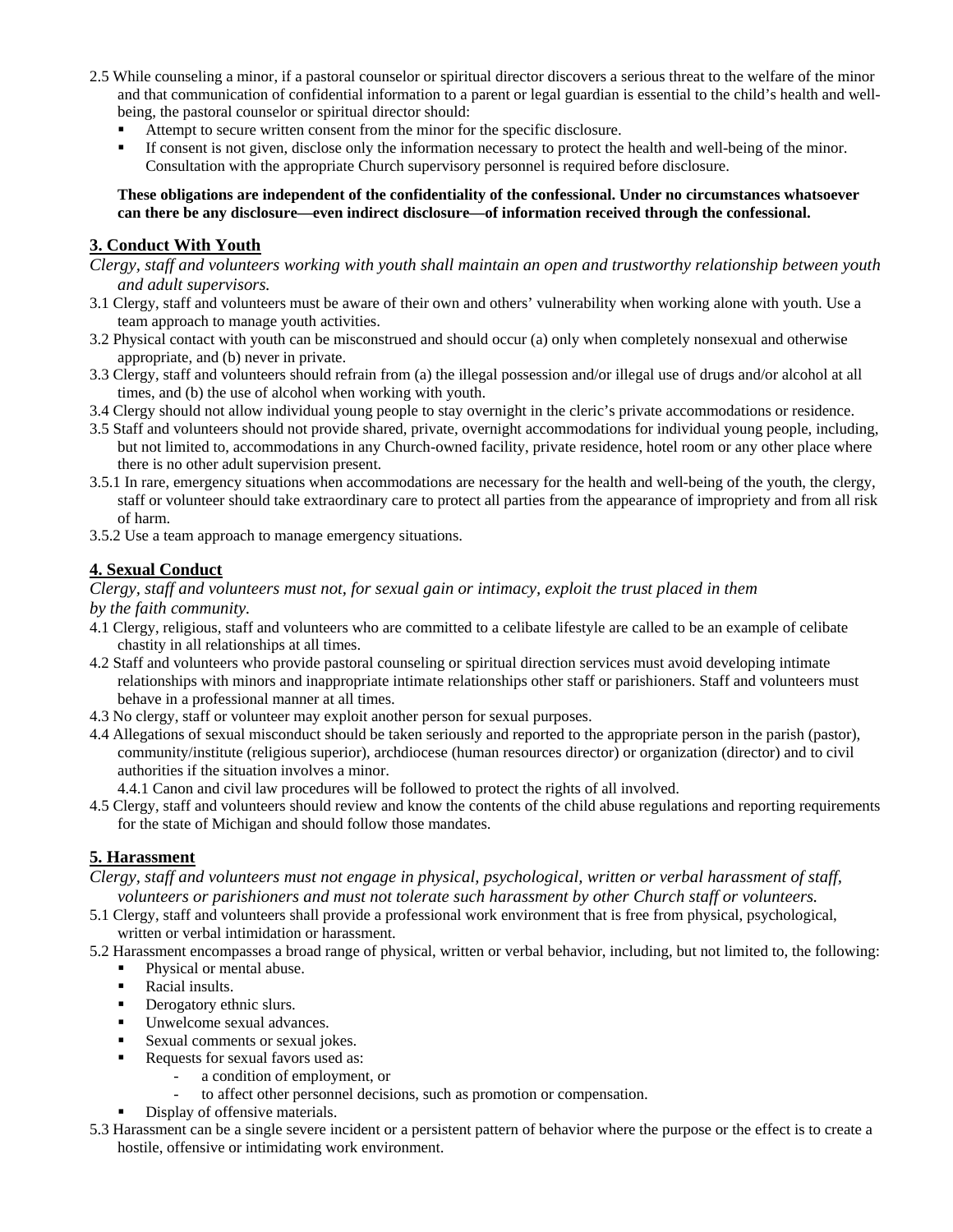- 5.4 Allegations of harassment should be taken seriously and reported immediately to the appropriate person in the parish (pastor), community/institute (religious superior), archdiocese (human resources director) or organization (director).
- 5.4.1 Canon and civil law procedures will be followed to protect the rights of all involved.

## **6. Parish, Religious Community/Institute and Organization Records and Information**

- *Confidentiality will be maintained in creating, storing, accessing, transferring and disposing of parish, religious community/institute or organization records.*
- 6.1 Sacramental records shall be regarded as confidential. When compiling and publishing parish, religious community/institute or organization statistical information from these records, great care must be taken to preserve the anonymity of individuals.
- 6.2 Most sacramental records older than 70 years are open to the public.
- 6.2.1 Information regarding adoption and legitimacy remains confidential, regardless of age.
- 6.2.2 Only staff members who are authorized to access the records and supervise their use shall handle requests for more recent records.
- 6.3 Parish, religious community/institute or organization financial records are confidential unless review is required by the Archdiocese of Detroit, the supervising institution or an appropriate government agency. Contact the Department of Finance and Administration of the Archdiocese of Detroit or the supervising institution upon receipt of any request for release of financial records.
- 6.4 Individual contribution records of the parish, religious community/institute or organization shall be regarded as private and shall be maintained in strictest confidence.

#### **7. Conflicts of Interest**

- *Clergy, staff and volunteers should avoid situations that might present a conflict of interest. Even the appearance of a conflict of interest can call integrity and professional conduct into question.*
- 7.1 Clergy, staff and volunteers should disclose all relevant factors that potentially could create a conflict of interest.
- 7.2 Clergy, staff and volunteers should inform all parties when a real or potential conflict of interest arises. Resolution of the issues must protect the person receiving ministry services.
- 7.2.1 No clergy, staff or volunteer should take advantage of anyone to whom they are providing services in order to further their personal, religious, political or business interests.
- 7.2.2 Pastoral counselors and spiritual directors should not provide counseling services to anyone with whom they have a business, professional or social relationship. When this is unavoidable, the client must be protected. The counselor must establish and maintain clear, appropriate boundaries.
- 7.2.3 When pastoral counseling or spiritual direction services are provided to two or more people who have a relationship with each other, the pastoral counselor or spiritual director must:
	- Clarify with all parties the nature of each relationship.
	- Anticipate any conflict of interest.
	- Take appropriate actions to eliminate the conflict.
	- Obtain from all parties written consent to continue services.
- 7.3 Conflicts of interest may also arise when the independent judgment of a pastoral counselor or spiritual director is impaired by one of the following circumstances:
	- Prior dealings.
	- Becoming personally involved.
	- Becoming an advocate for one person against another.

#### **In these circumstances, the pastoral counselor or spiritual director shall advise the parties that he or she can no longer provide services and refer them to another pastoral counselor or spiritual director.**

#### **8. Reporting Ethical or Professional Misconduct**

- *Clergy, staff and volunteers have a duty to report their own ethical or professional misconduct and the misconduct of others.*
- 8.1 Clergy, staff and volunteers must hold each other accountable for maintaining the highest ethical and professional standards. Indications of illegal actions by clergy, staff or volunteers must be reported immediately to the proper civil authorities, as well as to the archdiocese (human resources director), parish (pastor), religious community/institute (religious superior) or organization (director).
- 8.2 When an uncertainty exists about whether a situation or course of conduct violates this *Code of Pastoral Conduct* or other religious, moral or ethical principles, consult with one of the following:
	- Peers.
	- **•** Others knowledgeable about ethical issues.
	- Human Resources or the responsible administrative authority for the religious community/institute or organization.
- 8.3 When it appears that a member of the clergy, a staff member or a volunteer has violated this *Code of Pastoral Conduct* or other religious, moral or ethical principles: